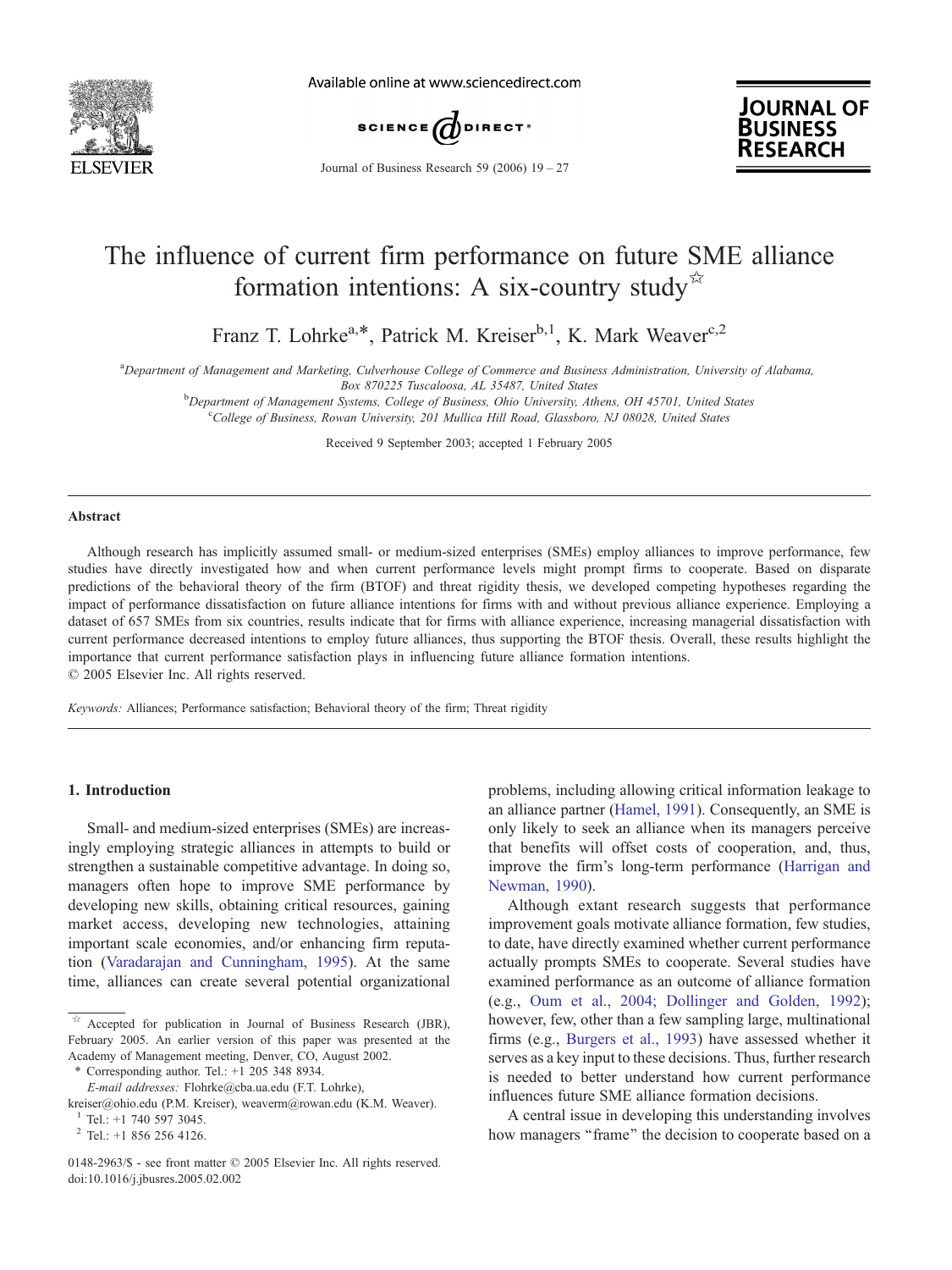firm's present circumstances. Managerial decision making research, in general, has long noted that current firm performance serves as a critical variable influencing how managers formulate future strategic decisions ([Chattopad](#page--1-0)hyay et al., 2001; Kahneman and Tversky, 1979; March and Sharpira, 1987). In examining the role of performance, a simple reinforcement perspective [\(Bandura, 1977](#page--1-0)) would posit that positive and negative performance outcomes should prompt managers to maintain or change their firm's current strategic course, respectively ([Milliken and Lant,](#page--1-0) 1991). Research, to date, however, particularly examining firms with substandard performance, has failed to universally support this straightforward relationship with some studies finding managers implement novel strategies in attempts to improve performance and others showing they persist with current strategies despite negative performance feedback [\(Greve, 2003; Ketchen and Palmer, 1999; Staw et](#page--1-0) al., 1981). Thus, how current performance influences future strategic decisions remains an important ongoing debate in organizational research ([Ocasio, 1995\)](#page--1-0).

Indeed, researchers have developed and employed two theoretical counterweights, the behavioral theory of the firm (BTOF) and threat rigidity thesis, to explain this relationship with the former positing increasing strategic change and the latter strategic persistence in response to managerial performance dissatisfaction [\(Cyert and March, 1963; Staw](#page--1-0) et al., 1981). Applying these theories to strategic alliances suggests that for firms that have recently or are currently employing alliances, increasing performance dissatisfaction will either decrease or increase a firm's likelihood of seeking future alliances to remedy substandard performance, respectively. Moreover, as we discuss in more detail below, they suggest exactly the opposite relationship for firms without alliance experience.

Accordingly, this study investigates the influence of current managerial performance dissatisfaction on future SME alliance intentions. We begin by briefly reviewing alliance advantages and disadvantages to discuss why SMEs might form or avoid forming alliances, in general. We then develop and test hypotheses based on the BTOF and threat rigidity for SMEs both with and without alliance experience employing a six-country sample. Finally, we discuss theoretical and managerial implications of our findings. Overall, results provide important insights into a heretofore underresearched motivation for SME alliance formation.

## 2. Theory and hypotheses

### 2.1. Strategic alliances and performance

An SME's strategic decision making process reflects its managers' overall performance goals ([Smith and Miner,](#page--1-0) 1983). To reach these goals, managers must decide whether their SME should operate independently or cooperatively. By operating independently, managers maintain an SME's

autonomy and avoid problems associated with managing alliances but limit the firm to a performance level obtainable from its current resource endowment. In contrast, by forming an alliance, an SME may be able to enhance performance by pooling resources with another firm (Dollinger and Golden, 1992; Ritter and Gemünden, 2003).

Strategic alliances provide SMEs avenues for improving performance in ways that may be difficult or impossible to obtain independently ([Sarkar et al., 2001\)](#page--1-0). For example, an SME can potentially boost performance by gaining key scale economies required to compete in an industry, accessing a partner's complementary (e.g., marketing, technical, or reputational) assets needed to enhance the SME's competitive advantage, or sharing the costs and risks faced when entering new markets ([Gomes-Casseres, 1997;](#page--1-0) Varadarajan and Cunningham, 1995).

Despite alliances' potential to enhance firm performance, they also present several potential disadvantages that could reduce an SME's long-term performance. SMEs forming cooperative agreements face numerous threats, including the possibility of becoming too dependent on their partner or losing critical firm-specific information during the alliance process [\(Hamel, 1991; Miles et al., 1999\)](#page--1-0). Cooperation also introduces relational uncertainty, that is, the possibility that a partner firm may act opportunistically [\(Chi, 1994](#page--1-0)). Although managers can potentially mitigate this latter risk by properly structuring each partner firm's payoffs based on alliance outcomes [\(Kogut, 1988](#page--1-0)), relational risk may exact a high cost through dissipation of a firm's competitive advantage ([Bleeke and Ernst, 1995\)](#page--1-0).

Given the potential opportunities and drawbacks inherent in alliance formation, SME managers are unlikely to make cooperation decisions lightly. Research has found that managers consider numerous external (e.g., industry growth rate) and internal (e.g., a firm's previous alliance experience) factors when considering alliance formation [\(Dollin](#page--1-0)ger and Golden, 1992; Gulati, 1998). Of these, this study primarily focuses on managerial satisfaction with current firm performance, which previous research has shown to affect future strategic decisions, in general, but, to date, has received limited research attention in an alliance context.

Given the cognitive nature of performance satisfaction (or dissatisfaction), it is likely that its strongest impact will be on the future willingness (i.e., intent) of managers to seek out potential alliances. That is, how managers assess the success of their firm's past alliance strategies in improving overall firm performance will likely affect how they frame future alliance possibilities, and, thus, influence whether they hold positive or negative views about entering into future alliances (cf. [Tyler and Steensma, 1998](#page--1-0)). Noting the importance of future intentions in determining planned behavior ([Fishbein and Ajzen, 1975\)](#page--1-0), previous studies have called for additional research assessing the process that managers undergo when forming their initial opinions, and in turn, intentions regarding future alliance formation viability ([Auster, 1994; Tyler and Steensma, 1998\)](#page--1-0). Thus,